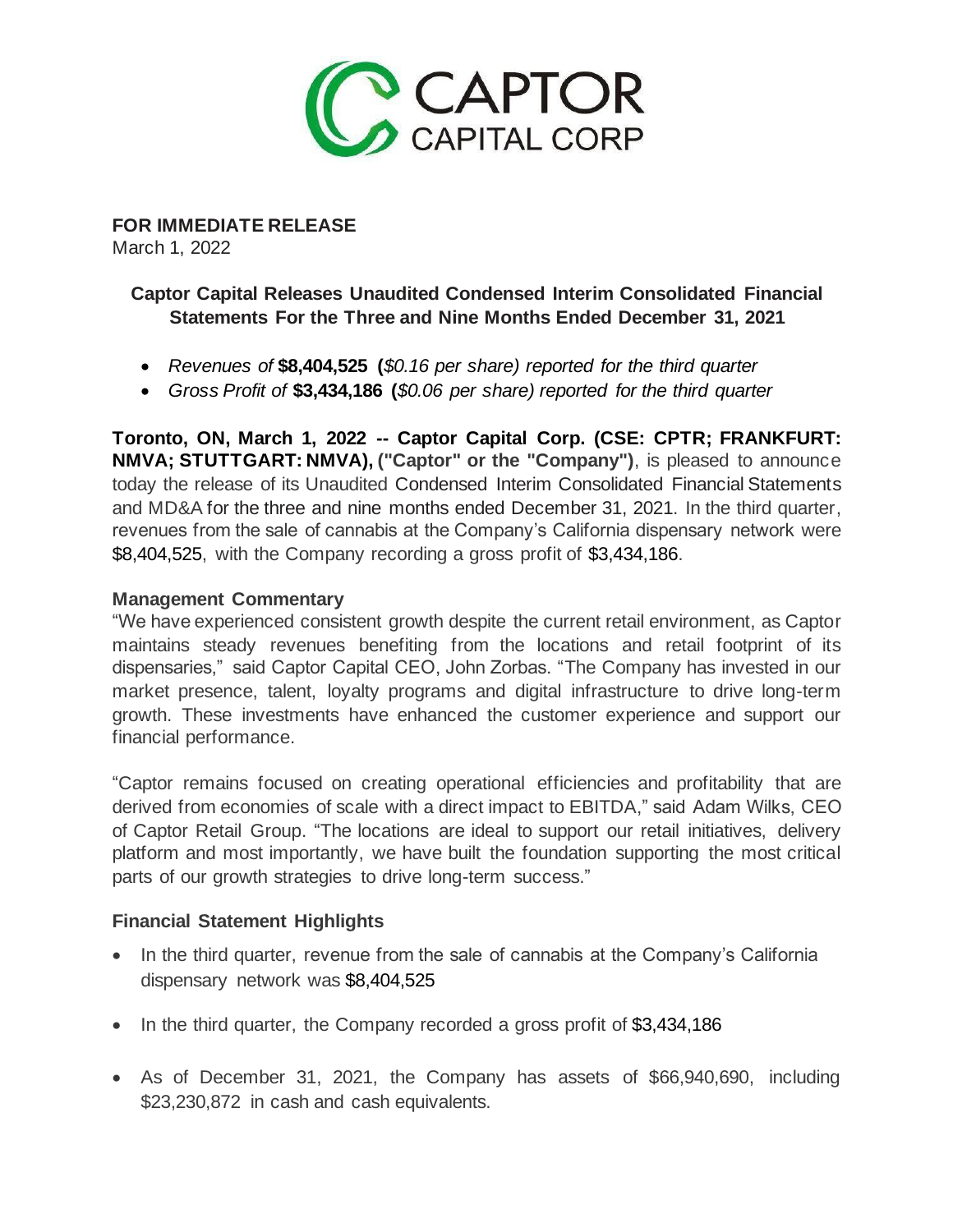

# **Operational Highlights**

The Company has grown from two (2) operational dispensaries to nine (9) operational dispensaries. Captor completed construction and received all operating licenses and opened for business in Palm Springs. The Company will no longer pursue developing the Pacifica location.

While the Company has achieved significant growth in both revenues and profits this past year, it is management's belief that it will be in the first quarter of the 2022 financial year and the following quarters that this investment will truly begin to bear significant fruit, as CRG begins to benefit of the resources and capabilities of each of its nine locations.

# **ADDITIONAL INFORMATION**

Additional information relating to the Company's filing is available on SEDARat [www.sedar.com](http://www.sedar.com/) and in the Company's Unaudited Financial Statements and in the Management's Discussion and Analysis for the Three and Nine Months Ended December 31, 2021.

# *About Captor Capital Corp.*

*Captor Capital Corp. is a Canadian vertically integrated cannabis company listed on the Canadian Securities Exchange, and the Frankfurt and Stuttgart stock exchanges. Captor provides recreational cannabis products to consumers, as well as other high demand cannabis-based goods. The Company follows a strategy of acquiring cash flowing established companies and organizations with growth potential that require capital to scale.*

Gavin Davidson,Communications Captor Capital Corp. [gavin@captorcapital.com](mailto:gavin@captorcapital.com)

# **Forward-Looking Statements**

NEITHER THE CANADIAN SECURITIES EXCHANGE NOR ITS REGULATIONS SERVICES PROVIDER HAVE REVIEWED OR ACCEPT RESPONSIBILITY FOR THE ADEQUACY OR ACCURACY OF THIS RELEASE.

This press release contains or refers to forward-looking information and is based on current expectations that involve a number of business risks and uncertainties. Factors that could cause actual results to differ materially from any forward-looking statement